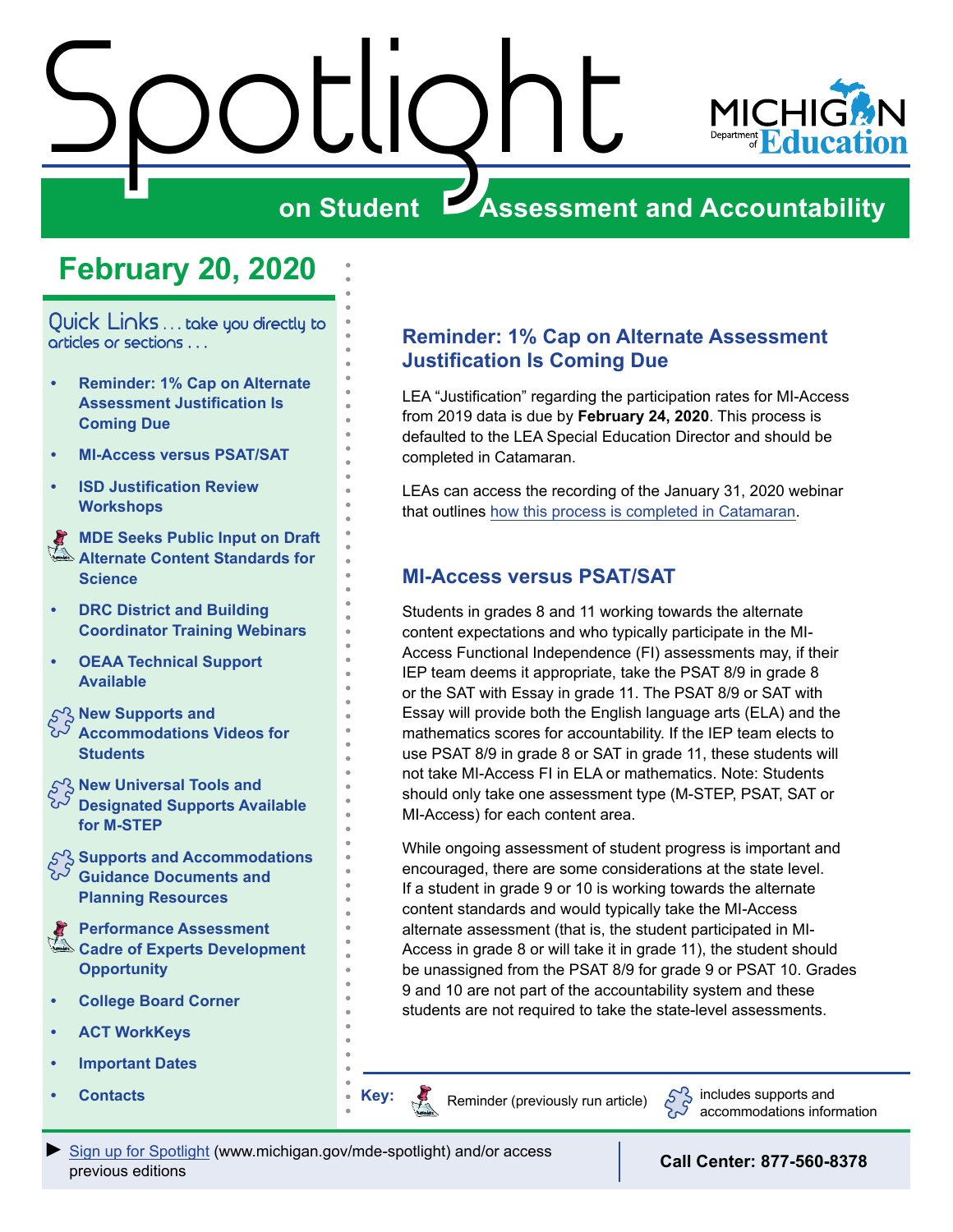#### <span id="page-1-0"></span>**ISD Justification Review Workshops**

The 1% CAP team has scheduled workshops to support ISDs in providing feedback to member districts regarding the district's alternate assessment participation rate and the content within their justification forms, specifically strategies indicated to address percentiles over 1% and any issues of disproportionality. The team has identified nine sites for these webinars. Each ISD can chose to attend at any of the sites listed below, but all are expected to attend a session. An ISD can chose to send more than one representative. This may be advisable for ISDs with a large number of member districts.

Contact Marcia O'Brien at [obrienm6@michigan.gov](mailto:obrienm6%40michigan.gov?subject=) or Antoinette Dorsett at [dorsetta@michigan.gov](mailto:dorsetta%40michigan.gov?subject=) with any questions, or to reserve your date and location. We have scheduled meetings from  $9 a.m. - 3 p.m.$ ; however, some smaller ISDs may not require that length of time. For very large ISDs, we have suggested individual days not tied to the region. Confirmed dates for workshops are listed in the table below.

| <b>DATE</b>    | <b>LOCATION</b>                                                                                                |
|----------------|----------------------------------------------------------------------------------------------------------------|
| March 30, 2020 | <b>Ingham ISD</b> - Early Childhood Services<br>6520 Mercantile Way, Lansing MI 48911                          |
| April 1, 2020  | Van Buren ISD - Conference Center<br>490 S Paw Paw St., Lawrence, MI 49064                                     |
| April 8, 2020  | <b>Washtenaw ISD</b> - The Learning Center (TLC)<br>1819 S. Wagner Rd., Ann Arbor, MI 48106                    |
| April 16, 2020 | <b>Bay-Arenac ISD</b><br>4228 2 Mile Rd., Bay City MI 48706                                                    |
| April 17, 2020 | <b>COOR ISD</b> – Conference Room<br>11051 N. Cut Rd., Roscommon MI 48653                                      |
| April 22, 2020 | <b>Newaygo County RESA - NC RESA ESC Building</b><br>4747 W 48th St., Fremont, MI 49412                        |
| April 24, 2020 | <b>Marquette-Alger RESA</b><br>321 E Ohio St., Marquette, MI 49855                                             |
| April 28, 2020 | <b>Oakland Schools (for Oakland Schools only)</b> – Summit Campus<br>2214 Mall Dr. E., Waterford Twp, MI 48328 |
| April 30, 2020 | Wayne RESA (for Wayne RESA only)<br>33500 Van Born Rd., Wayne, MI 48184                                        |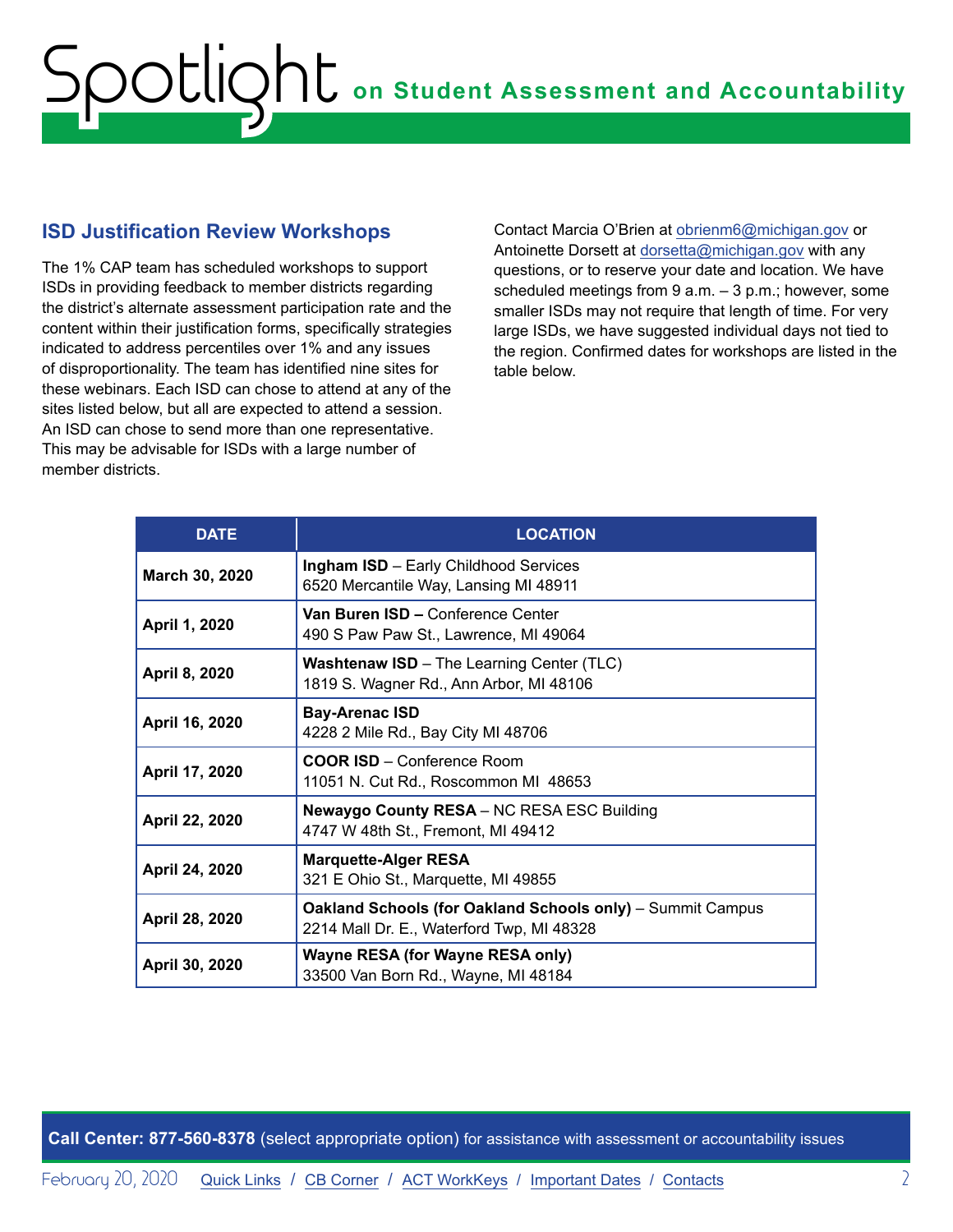#### <span id="page-2-0"></span>**KMDE Seeks Public Input on Draft Alternate Content Standards for Science**

The Michigan Department of Education is seeking public comment on a new set of alternate content standards in science, designed for students with the most significant cognitive disabilities. These alternate content standards are aligned to the general K-12 Standards for Science adopted by the Michigan State Board of Education in November 2015. These draft alternate content standards will serve as the foundation for instruction for Michigan students with the most significant cognitive disabilities and also as the standards to which the science content for MI-Access (Michigan's alternate assessment) will be based.

These new [draft alternate content standards](https://www.michigan.gov/mde/0,4615,7-140-22709_28463-162769--,00.html) are written to allow for rich instruction. **Note:** An assessment plan for using these standards for MI-Access has not yet been created. That plan will be created after standards that serve as an instructional foundation are finalized.

To provide public comment, use one of three methods:

- [Survey Monkey:](https://www.surveymonkey.com/r/MDE_ALT_SCI_STAND_PUBLIC_COMMENT) https://www.surveymonkey.com/r/ MDE\_ALT\_SCI\_STAND\_PUBLIC\_COMMENT
- Email: [MDE-OEAA@michigan.gov](mailto:MDE-OEAA%40michigan.gov?subject=Public%20Comment%20on%20Alternate%20Science%20Standards). Use the following in the subject line: **Public Comment on Alternate Science Standard**s
- Mail: OEAA Test Development Unit, 608 W. Allegan Street, P.O. Box 30008, Lansing, MI 48909

Only provide comment(s) on the new [draft alternate content](https://www.michigan.gov/mde/0,4615,7-140-22709_28463-162769--,00.html)  [standards](https://www.michigan.gov/mde/0,4615,7-140-22709_28463-162769--,00.html) at the bottom of the page. All comments must be received by **11:59 p.m. on Saturday, February 29, 2020**.

#### **DRC District and Building Coordinator Training Webinars**

The webinars for the District and Building Coordinator Trainings for online testing for the Spring 2020 M-STEP, MI-Access, and K-2 Early Literacy and Mathematics Benchmark Assessments are coming soon! These webinars provide training about:

- what's new for 2020
- helpful online testing tips
- where to find important resources
- Q&A

The dates and time for each presentation are listed.

#### **March 3, 2020, 10–11 a.m.** – **M-STEP Administration Training:**

- **Webinar ID:** 808 058 347
- **• [Join M-STEP Webinar](https://datarecognitioncorp.zoom.us/j/808058347)** (https://datarecognitioncorp. zoom.us/j/808058347)
- **or telephone** (for higher quality, dial a number based on your current location):
	- » **US:** 1-929-205-6099 or 1-669-900-6833
	- » **toll free:** 888-475-4499 or 877-853-5257

#### **March 4, 2020, 10–11 a.m.** – **MI-Access Administration Training:**

- **Webinar ID:** 692 324 752
- **• [Join MI-Access Webinar](https://datarecognitioncorp.zoom.us/j/692324752)** (https://datarecognitioncorp. zoom.us/j/692324752)
- **or telephone** (for higher quality, dial a number based on your current location):
	- » **US:** 1-929-205-6099 or 1-669-900-6833
	- » **toll free:** 888-475 -4499 or 877-853-5257

*(Continued on next page)*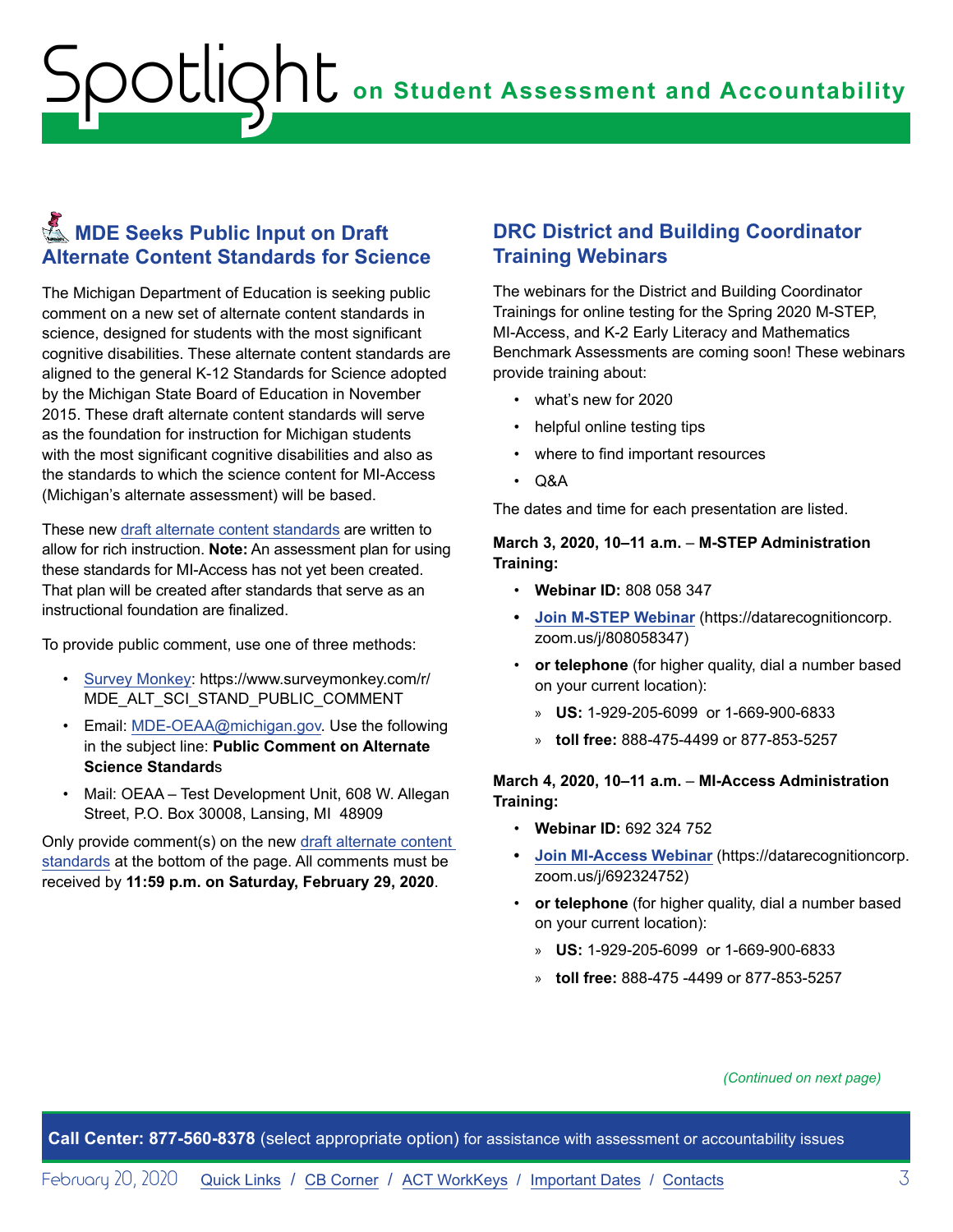#### <span id="page-3-0"></span>**March 5, 2020, 10–11 a.m.** – **Early Literacy and Mathematics Administration Training:**

- **Webinar ID:** 434 934 151
- **• [Join Early Literacy Webinar](https://datarecognitioncorp.zoom.us/j/434934151)** (https:// datarecognitioncorp.zoom.us/j/434934151)
- **or telephone** (for higher quality, dial a number based on your current location):
	- » **US:** 1-929-205-6099 or 1-669-900-6833
	- » **toll free:** 888-475-4499 or 877-853-5257

A recording of all the administration trainings will be posted to the [DRC INSIGHT Portal](https://mi.drcedirect.com) (https://mi.drcedirect.com) by the end of the day on **March 6, 2020**.

#### **OEAA Technical Support Available**

Would you like an Office of Educational Assessment and Accountability (OEAA) staff member to visit your ISD or district to provide pre-or post-test administration support? (A minimum of 10 participants is required.) If so, please send your contact information and indicate the type of support you need to [mde-oeaa@michigan.gov.](mailto:mde-oeaa%40michigan.gov?subject=)

Types of support available:

- Technology
- Secure Site
- Pre-Administration
- Test Security
- Supports and Accommodations
- Reporting

If you need any other specific support, please indicate this need and we will try to accommodate you!

This opportunity is being offered on a first-come, first-served basis. Let us know how we can help you!

#### $\tilde{C}^{\tilde{S}}$  New Supports and Accommodations **Videos for Students**

Students and educators can now view short videos to watch in advance of M-STEP testing. The videos show how the embedded Designated Supports and Accommodations function within the testing engine. Each video is approximately 2 minutes long, with instructions on how to use the:

- Closed Captioning (CCAPTION) Accommodation
- Color Chooser, Contrasting Color, and Masking Designated Supports
- Stacked Spanish HVA Designated Support (in Spanish)
- Text-to-Speech (TTS) Accommodations and Designated Supports
- American Sign Language Accommodation (provides an embedded video with a human signer)

These videos can be found in the [DRC INSIGHT Portal](https://mi.drcedirect.com) under **General Information**, **Documents**, and can be filtered by the **Document Type: Accommodation Videos**.

#### $\tilde{\mathbb{S}}$  New Universal Tools and Designated **Supports Available for M-STEP**

There are two new features available for students in the INSIGHT testing engine.

**Continuous Magnification:** Unlike other Universal Tools, this one must be enabled in the DRC INSIGHT Portal for students by a Building or District Assessment Coordinator. This option magnifies the test questions and content by 200 percent and is maintained when the student moves to the next question throughout the test. The magnifier that has been available in the past will continue to be available; however, with that magnifier tool, the student must select the magnifier on each question. This update ensures that the student does not need to reselect the magnifier each time the student moves to a new question.

*(Continued on next page)*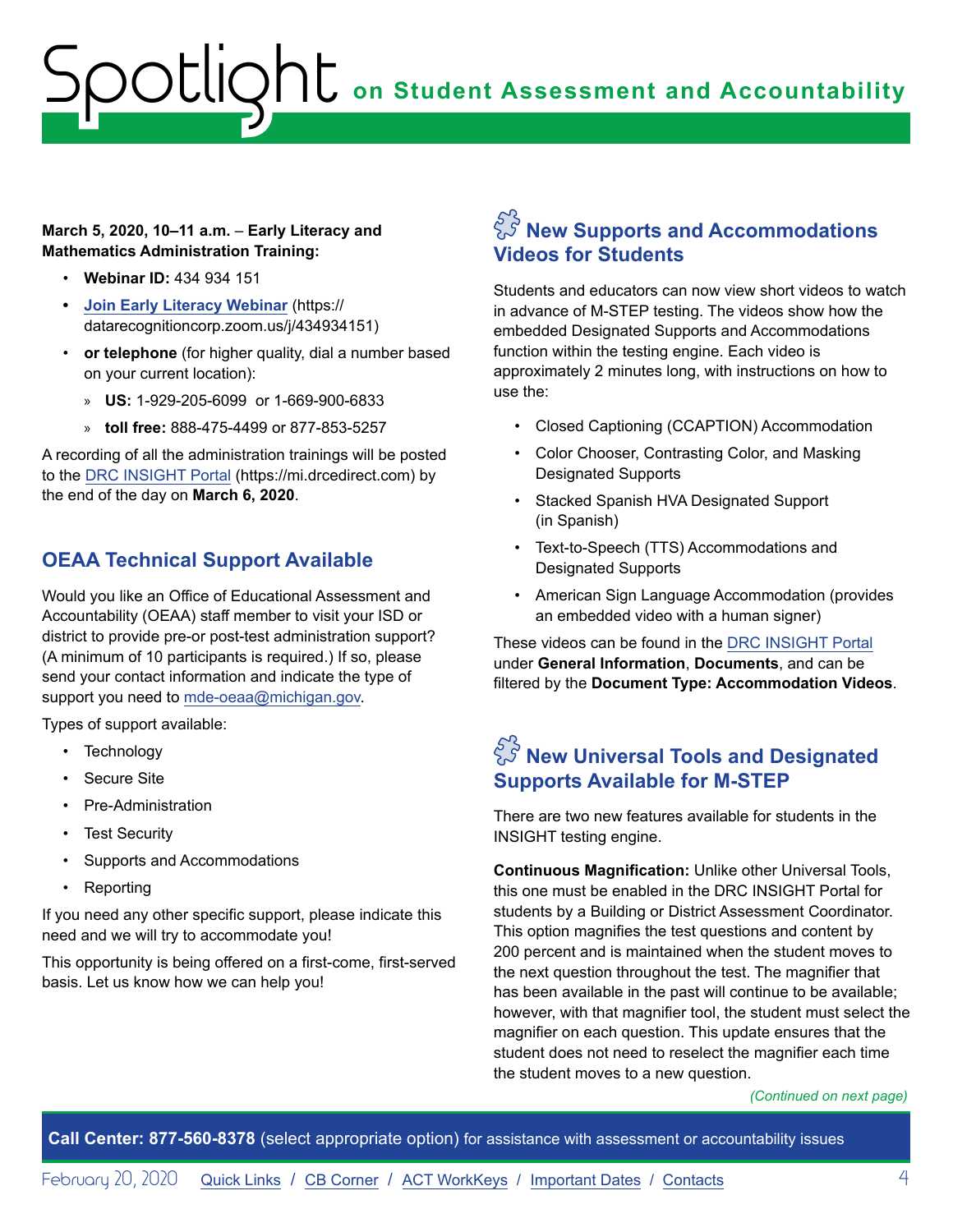<span id="page-4-0"></span>**Stacked Spanish Audio:** The online stacked Spanish test form for M-STEP mathematics will include audio (available by default) that provides students with a human voice audio translation of the Spanish text. Students will need headphones to take this test form. Students may replay the audio as many times as they would like or may choose to not use the audio at all. This language support is only available for the M-STEP mathematics assessments and is intended for students whose primary language is Spanish, who may be in Spanish bilingual programs, and who use dual language supports in the classroom.

#### $\tilde{C}^{\tilde{S}}$  Supports and Accommodations **Guidance Documents and Planning Resources**

The Supports and Accommodations Guidance Document is a one-stop-shop for Test Coordinators looking for information about allowable Universal Tools, Designated Supports, and Accommodations. It also includes required guidelines for test administrators who may be scribes, human readers, or oral translators. The 2020 version of this document can be found on each assessment page under the **Student Supports and Accommodations** section.

The Office of Educational Assessment and Accountability (OEAA) also provides Test Coordinators with a number of resources to help them and their colleagues stay organized. These resources can aid in important conversations about what students need; assigning Universal Tools, Designated Supports, and Accommodations correctly into systems; and helping educators verify Test Tickets.

• **Supports and Accommodations Discussion and Planning Activity** – Best used by Test Coordinators to start building or district conversations in advance of the M-STEP testing window. These questions can help you can create internal processes to follow and will ultimately help you stay organized.

- **M-STEP Worksheets by Grade** Best used by Test Coordinators to help enter Universal Tools, Designated Supports, and Accommodations into the Insight Portal.
- **Tracking Sheet for Supports and Accommodations for M-STEP, MI-Access, and WIDA** – Best used by Test Coordinators to help identify what supports students might need across all state assessments.
- **Student Specific Worksheets** The Accessibility Supports in the Classroom and After-Test Accessibility Questions are best used by educators who want to have conversations with other educators as well as specific students about the unique needs of a student, in advance of testing and after testing.

#### **Reformance Assessment Cadre of Experts Development Opportunity**

Are you interested in learning about, developing, and implementing Performance Assessments in your district or school while earning SCHECH hours? Join us as we work with the National Center for Assessment to develop Performance Assessments that are aligned to Michigan's Academic Standards and the Michigan model competencies. Competencies are groups of academic standards grouped according to relevance in instructional design. For more information about [Competency-based Education in Michigan](https://www.michigan.gov/mde/0,4615,7-140-28753_65803-322532--,00.html), refer to the article in the [February 13, 2020 Spotlight](https://www.michigan.gov/documents/mde/Spotlight_2-13-20_681160_7.pdf) for details on participant qualifications, opportunities, and expectations.

If you are interested in participating, submit your resume to [mde-oeaa@michigan.gov](mailto:mde-oeaa%40michigan.gov?subject=Performance%20Assessment%20Cadre%20of%20Experts) with the subject line: Performance Assessment Cadre of Experts.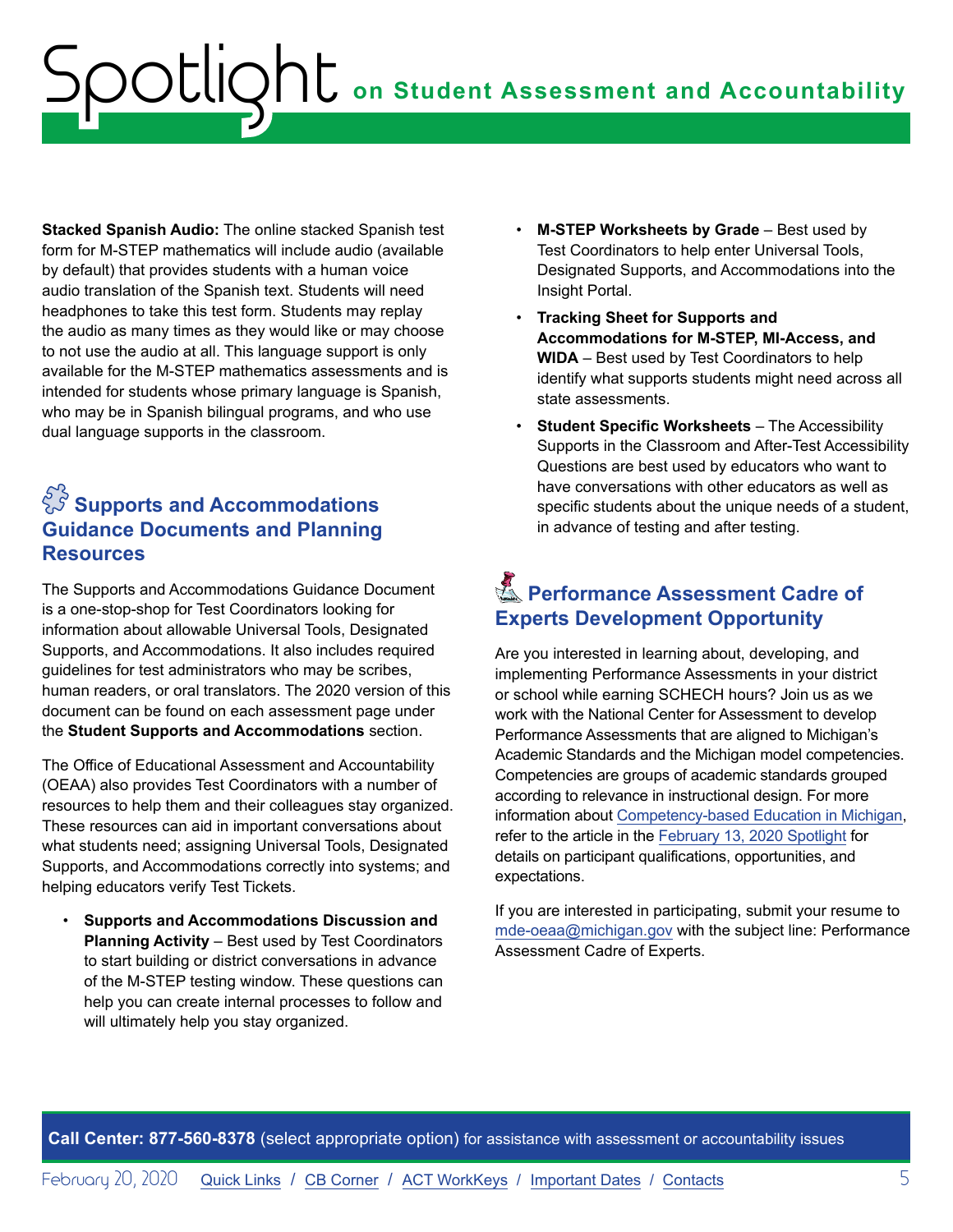**OC** on Student Assessment and Accountability

#### <span id="page-5-1"></span>College Board Corner

*Information on SAT*®*, PSAT*™ *8/9, and PSAT*™*10 provided by the College Board*

#### **Questions about Spring PSAT 8/9, PSAT 10, or SAT?**

- Call the Michigan Educator Hotline: 866-870-3127 (select Option 1)
- Email [michiganadministratorsupport@collegeboard.org](mailto:michiganadministratorsupport%40collegeboard.org?subject=)

#### **Upcoming Deadlines**

<span id="page-5-0"></span>octlic

#### **February 24, 2020**

- Deadline to request state-allowed accommodations and English learner 50% extended time support (in SSD Online) for SAT with Essay, PSAT 10, and PSAT 8/9
- Deadline for requests to enter, change, or remove College Board-approved accommodations for SAT with Essay, PSAT 10, and PSAT 8/9

#### **Testing Tips Webinar**

A live webinar to provide SAT with Essay, PSAT 10, and PSAT 8/9 coordinators with helpful hints for planning for an effective preadministration session and test day will be held on **March 25, 2020**, **3–4 p.m.** If you cannot attend the live presentation, it will be recorded and available approximately one week on the [MME web](www.michigan.gov/mme)  [page](www.michigan.gov/mme) (www.michigan.gov/mme) and [PSAT web page](http://www.michigan.gov/psat) (www.michigan.gov/psat).

[Register now for the webinar](https://tinyurl.com/TestingTips-MI) (https://tinyurl.com/ TestingTips-MI).

#### **Coordinator Planning Kits**

Coordinator planning kits will begin to be shipped the week of **February 24, 2020**. The kits contain a sample set of Michigan testing manuals and sample forms for early review by the test coordinator. The full set of testing manuals to support your school will arrive the week of **March 23, 2020**. There is a separate kit for PSAT 8/9 for Grade 8, PSAT 8/9 for Grade 9, PSAT 10, and SAT with Essay. If you are a school that is administering both PSAT 8/9 to Grade 8 and Grade 9, you will receive one kit for each grade.

#### **Translated Test Directions**

The PDFs of translated test directions for use by English learners (EL) on the SAT with Essay, PSAT 10, and PSAT 8/9 are now available for schools to download and print and to provide to students on test day. Printed translated test directions will not be shipped to schools.

**IMPORTANT NOTE:** The translated test directions are not Michigan-specific but will provide all relevant directions for students. The directions are also provided only using the standard timing script, so test coordinators and proctors should make sure students understand they should pay attention to the timing instructions provided verbally and written on the board if students are also using 50% extended time.

Go to the [MME web page](www.michigan.gov/mme) (www.michigan.gov/mme) for the link for SAT with Essay and the [PSAT web page](http://www.michigan.gov/psat) (www.michigan.gov/psat) for the links for PSAT 10 and PSAT 8/9 translated test directions.

#### **Coming Soon**

- Coordinator planning kits will arrive in schools the **week of February 24, 2020**. This includes a sample set of manuals for coordinators to begin preparing for the administration.
- Access to the required coordinator training will be sent to all test coordinators the **week of March 2, 2020**.
- Preadministration and testing materials arrive the week of **March 23, 2020**. Schools on spring break during that week will receive their materials the week of **March 30, 2020**.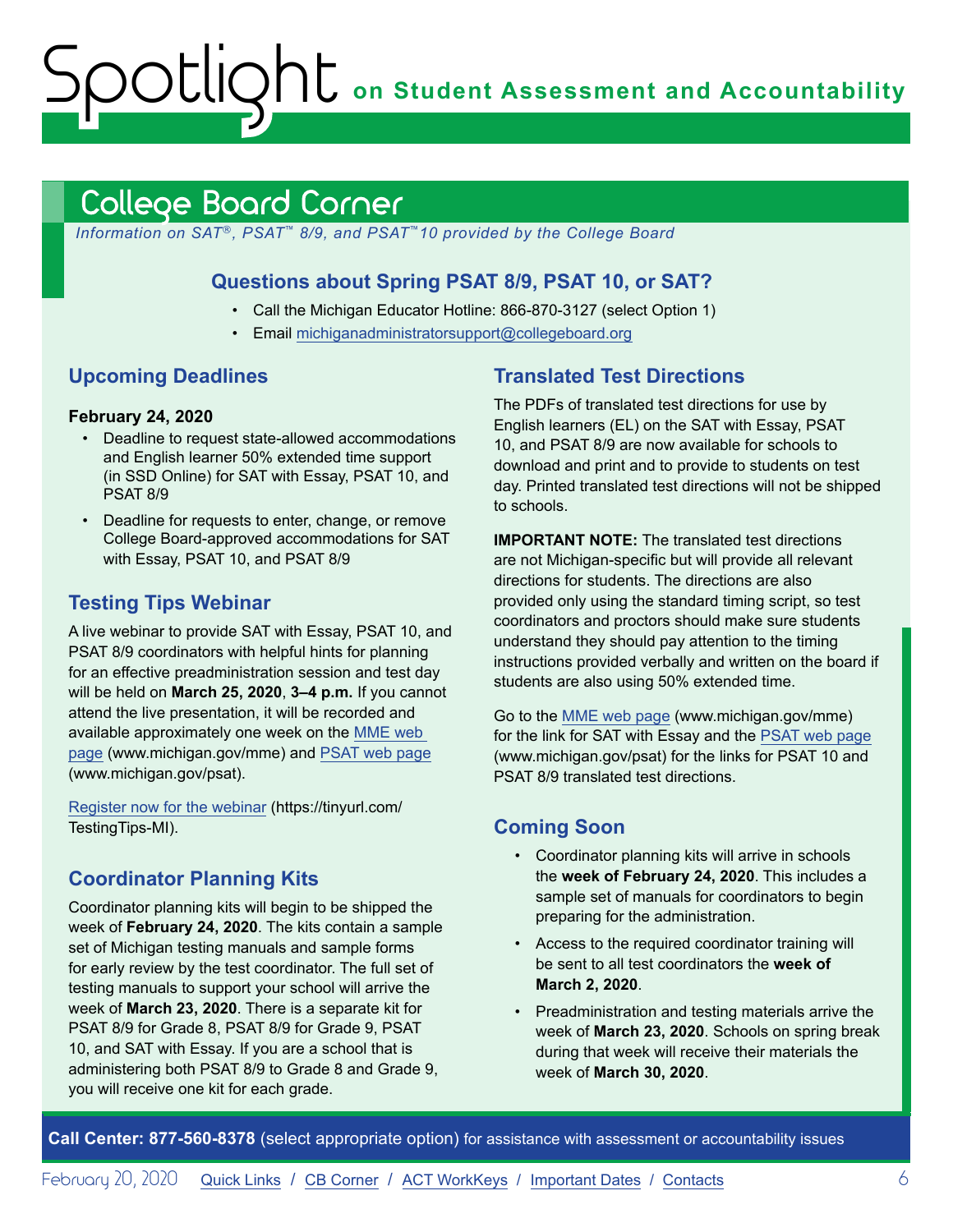**on Student Assessment and Accountability**

<span id="page-6-1"></span>

Information on ACT<sup>®</sup> WorkKeys<sup>®</sup> provided by the ACT.

#### **ACT WorkKeys Test Materials Shipments**

<span id="page-6-0"></span>Spotlight

The initial window to submit student data for Pre-Identification barcode labels and to order ACT WorkKeys standard-time and accommodations materials for the initial test dates (April 15-28, 2020) has closed.

The quantities of standard time ACT WorkKeys materials will be based on your school's Pre-ID student counts pulled from the OEAA Secure Site as of 5:00 p.m. on February 12, 2020, minus the accommodations counts entered on the Initial Material Order page.

Secure and non-secure standard time and accommodations materials will be shipped for delivery either the week of **March 9, 2020 or March 16, 2020**, as selected by the school on the Manage Participation screen in PearsonAccess<sup>next</sup>. The standard time and accommodations materials will be shipped in separate sets of boxes and may be delivered on different days within the selected delivery week.

Test materials will be shipped to the WorkKeys Coordinator's mailing address (not the building address) as listed in the [Educational Entity Master \(EEM\)](www.michigan.gov/EEM) (www. michigan.gov/eem) as of February 11, 2020.

FedEx tracking information will be available beginning **March 9, 2020** on the **Material Order Summary Report** page of the [OEAA Secure Site](http://www.michigan.gov/oeaa-secure) (www.michigan.gov/ oeaa-secure) under the **Assessment Registration**  menu, and then the sub menu of **Material Orders**.

If you do not receive your test materials by **March 20, 2020**, call ACT for resolution.

Compare the packing list to the materials received within 24 hours of receipt, using the guidelines found in the [ACT Test Coordinator Information Manual](https://www.act.org/content/dam/act/secured/documents/pdfs/state-district-test-coordinator-paper-test.pdf). This manual is posted on the [ACT state testing website](http://www.act.org/stateanddistrict/michigan) (http://www. act.org/stateanddistrict/michigan) on the **WorkKeys on Paper** page in the **Administration** stage.

#### **Ordering Additional ACT WorkKeys Test Materials**

If after checking in your test materials, the number of students scheduled to test April 15-28, 2020 exceeds the number of test materials received, order additional ACT WorkKeys materials through the [OEAA Secure Site](http://www.michigan.gov/oeaa-secure) (www.michigan.gov/oeaa-secure) **March 23 through April 7, 2020,** at **5:00 p.m. ET**.

Instructions for the **Additional Material Order** function can be found on the [Secure Site Training web page](http://www.michigan.gov/securesitetraining) (www.michigan.gov/securesitetraining).

If a new student arrived in your school after February 12, 2020, submit their student data in the OEAA Secure Site and print a barcode label locally using the blank page of labels that ACT will include with your test materials, or a white label you've purchased elsewhere.

If you are missing any materials that are not orderable via the OEAA Secure Site—such as FedEx return labels, Test Administration Forms, return polymailers—call ACT for resolution.

#### **Student Preparation – Go For Platinum!**

Encourage students to understand the types of questions they will see, since they differ from other types of exams. Students and teachers can access **free** [practice questions](https://www.act.org/content/act/en/products-and-services/workkeys-for-job-seekers/preparation.html) from all three tests that range from easier content—Level 3—to the most difficult— Level 7. Teachers and students may use these practice questions as Questions of the Day or as warm-up activities in the weeks leading up to test day.

Students can also create a user account and take **free** [full-length online practice tests](https://testregistration.org/rsp/Login.do?event=go&realm=20770563). This allows students to pace themselves in real-time test scenarios and receive scores indicating how they will perform on the WorkKeys tests.

*(Continued on next page)*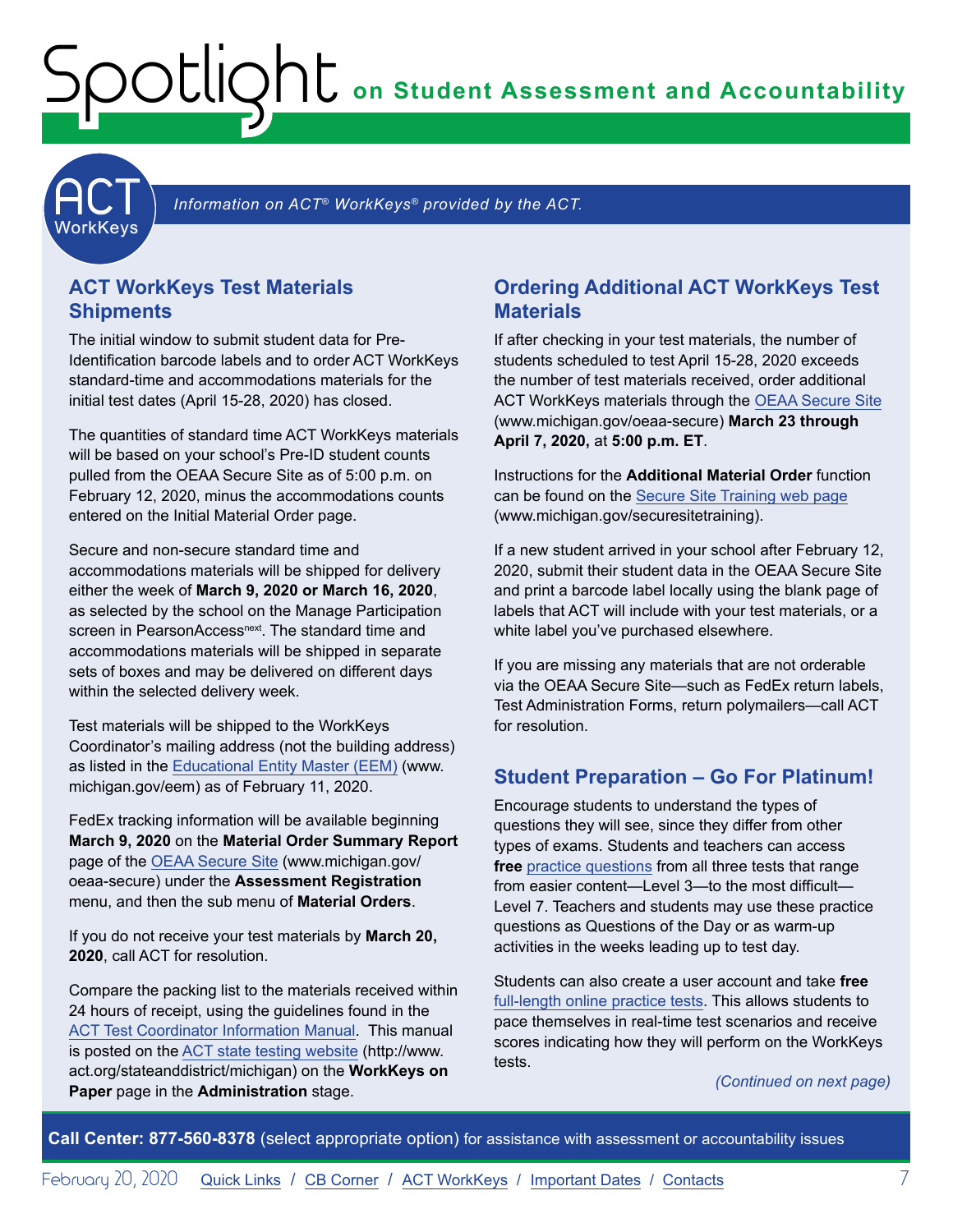For all upcoming events and deadlines, be sure to reference the following documents:

- [ACT WorkKeys Schedule of Events](http://www.act.org/content/dam/act/unsecured/documents/ScheduleofEventsWorkKeys-MI.pdf)  posted on the [ACT state testing website](http://www.act.org/content/act/en/products-and-services/state-and-district-solutions/michigan.html) (www.act.org/ districtandstate/michigan.html) on the **WorkKeys on Paper** page
- [MME List of Important Dates Spring 2020](https://www.michigan.gov/documents/mde/MME_List_of_Important_Dates_668755_7.pdf) found on the [MME web page](www.michigan.gov/mme) (www.michigan.gov/ mme) under **General Information**

#### **Contacting ACT**

If you have questions, you may:

- 1. contact ACT via the [Contact Us web page](http://www.act.org/aap/state/contact.html) ([www.act.org/aap/state/contact.html\)](https://www.act.org/aap/state/contact.html)
- 2. call ACT at 800-553-6244, 9:30 AM 6:00 PM ET
	- standard time: ext. 2800
	- accommodations: ext. 1788
- 3. email accommodations questions to [ACTStateAccoms@act.org](mailto:ACTStateAccoms%40act.org?subject=)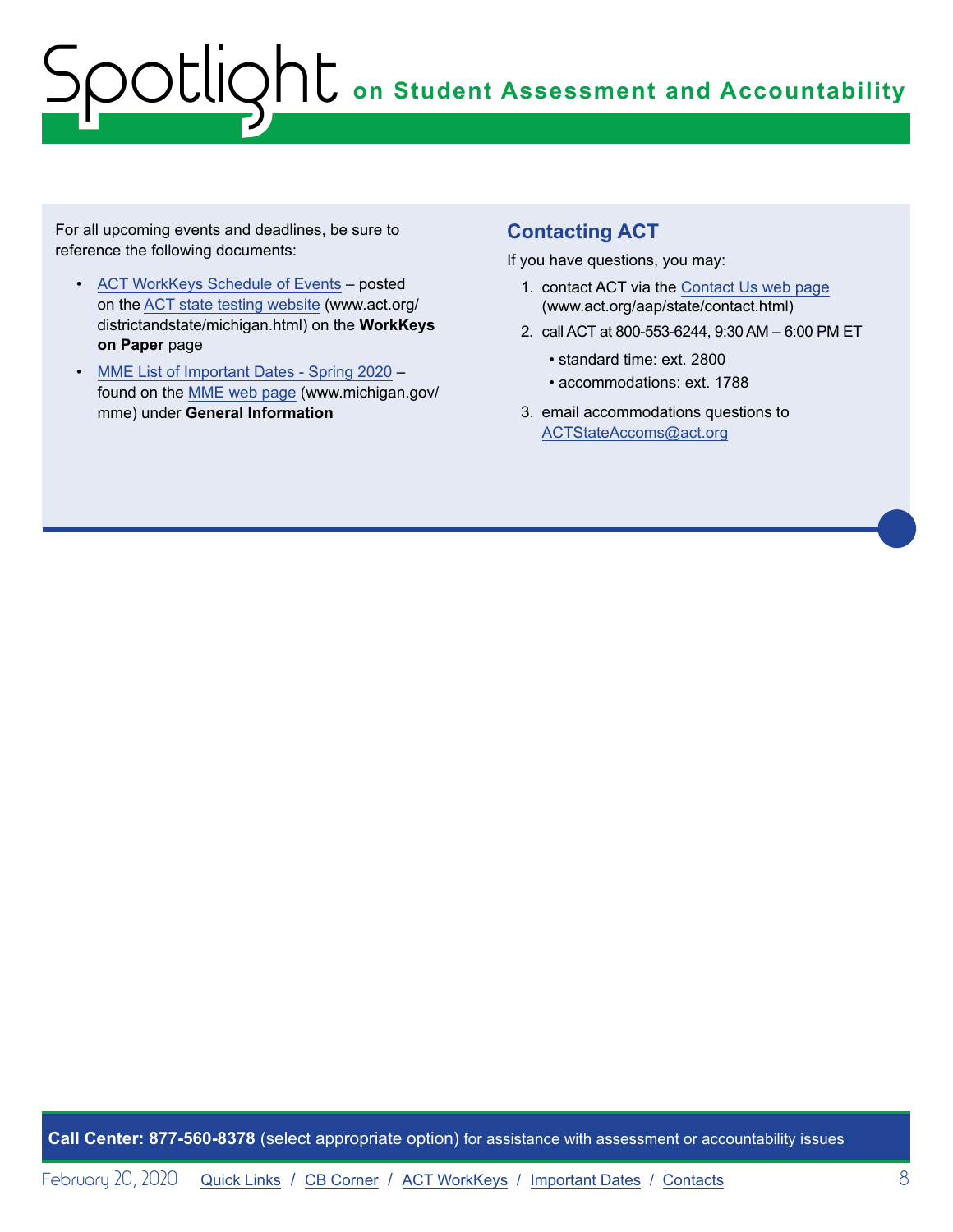## <span id="page-8-1"></span><span id="page-8-0"></span>**Important Dates**

#### **Approaching Deadlines!**

#### **February 24, 2020**

Window to request or update College Board-approved and state-allowed accommodations in SSD Online for **SAT with Essay, PSAT 10**, and **PSAT 8/9 CLOSES**

#### **February 2020**

#### **M-STEP and MI-Access**

#### **Now – March 6, 2020**

• Window to submit an [Alternate INSIGHT Availability](https://baameap.wufoo.com/forms/2020-alternate-insight-availability-request/)  [Request Form](https://baameap.wufoo.com/forms/2020-alternate-insight-availability-request/) (https://baameap.wufoo.com/ forms/2020-alternate-insight-availability-request/); see the article in the [January 16 Spotlight](https://www.michigan.gov/documents/mde/Spotlight_1-16-20_678716_7.pdf) (www.michigan. gov/mde-spotlight)

#### **WIDA**

#### **Now – March 6, 2020**

• Window to submit a [WIDA ACCESS for ELLs After-](https://baameap.wufoo.com/forms/zizkk670iqceea/)[Hours Testing Request Form](https://baameap.wufoo.com/forms/zizkk670iqceea/) (https://baameap.wufoo. com/forms/zizkk670iqceea/)

#### **Now – March 13, 2020**

• **WIDA** Additional Material Order Window

#### **Now – March 19, 2020**

• Pre-Identification for **WIDA**

#### **Now – March 20, 2020**

• **WIDA** Test Administration window

#### **March 2020**

#### **M-STEP, MI-Access, and Early Literacy and Mathematics**

#### **March 3, 4, 5, 2020, 10–11 a.m.**

- **District and Building Coordinator Training for Online Testing** webinars
	- » **M-STEP:** [Join March 3 webinar](https://datarecognitioncorp.zoom.us/j/808058347) (https://datarecognitioncorp.zoom.us/j/808058347)
	- » **MI-Access:** [Join March 4 webinar](https://datarecognitioncorp.zoom.us/j/692324752) (https://datarecognitioncorp.zoom.us/j/692324752)
	- » **Early Literacy and Mathematics Benchmark Assessments:** [Join March 5 webinar](https://datarecognitioncorp.zoom.us/j/434934151) (https://datarecognitioncorp.zoom.us/j/434934151)

#### **ACT WorkKeys**

#### **March 10, 2020**

• **ACT WorkKeys** training webinar, 3:30-4:30 p.m. ET, [Register here](https://event.on24.com/wcc/r/2124036/C50E209AAEDE2B03029BDE55DA459C17)

#### **SAT and PSAT**

#### **March 3, 2020**

• Required coordinator training for the SAT with Essay, PSAT 10, and PSAT 8/9 available

#### **March 25, 2020, 3–4 p.m.**

• Testing Tips Webinar for the **SAT with Essay, PSAT 10,** and **PSAT 8/9** – [Register here](https://tinyurl.com/TestingTips-MI) (https://tinyurl.com/ TestingTips-MI)